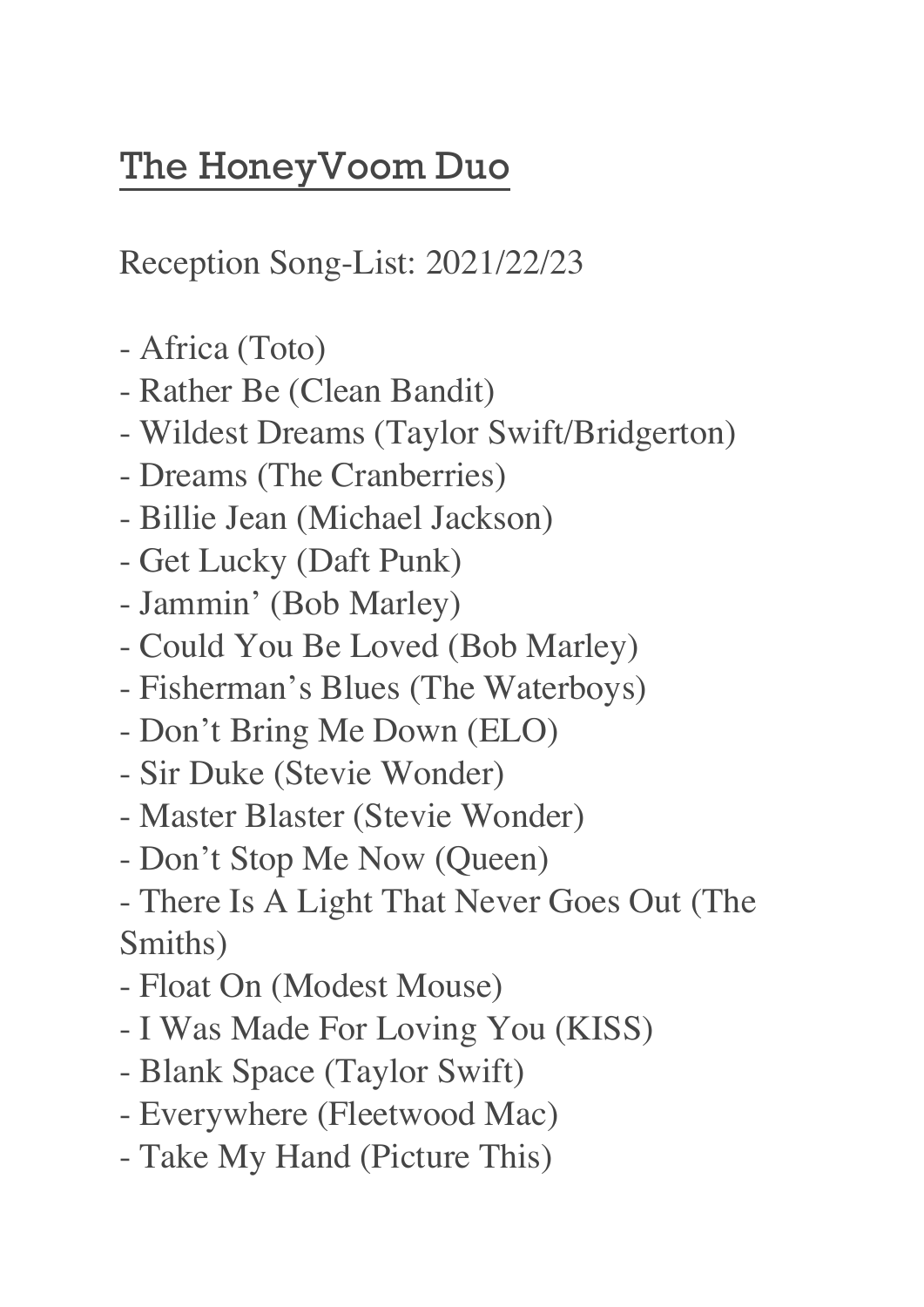- Love Story (Taylor Swift)
- Lady (Modjo)
- Lover (Taylor Swift)
- Stayin' Alive (Bee Gees)
- Rhythm of the Night (Corona)
- Rhythm Is A Dancer (Snap)
- L'Amour Toujours (Gigi D'Agostino)
- Happy Together (The Turtles)
- Children (Robert Miles)
- Everlong (Foo Fighters)
- YMCA (The Village People)
- Dreams (Fleetwood Mac)
- 90's Dance Medley A
- 90's Dance Medley B
- Don't Stop Me Now (Queen)
- The Lonesome Boatman
- God Only Knows (The Beach Boys)
- Zombie (The Cranberries)
- Whatever (Oasis)
- Tender (Blur)
- Maniac 2000
- Many Of Horror (Biffy Clyro)
- Crazy Little Thing Called Love (Queen)
- Sweet Child O' Mine (Guns 'N' Roses)
- Creep (Radiohead)